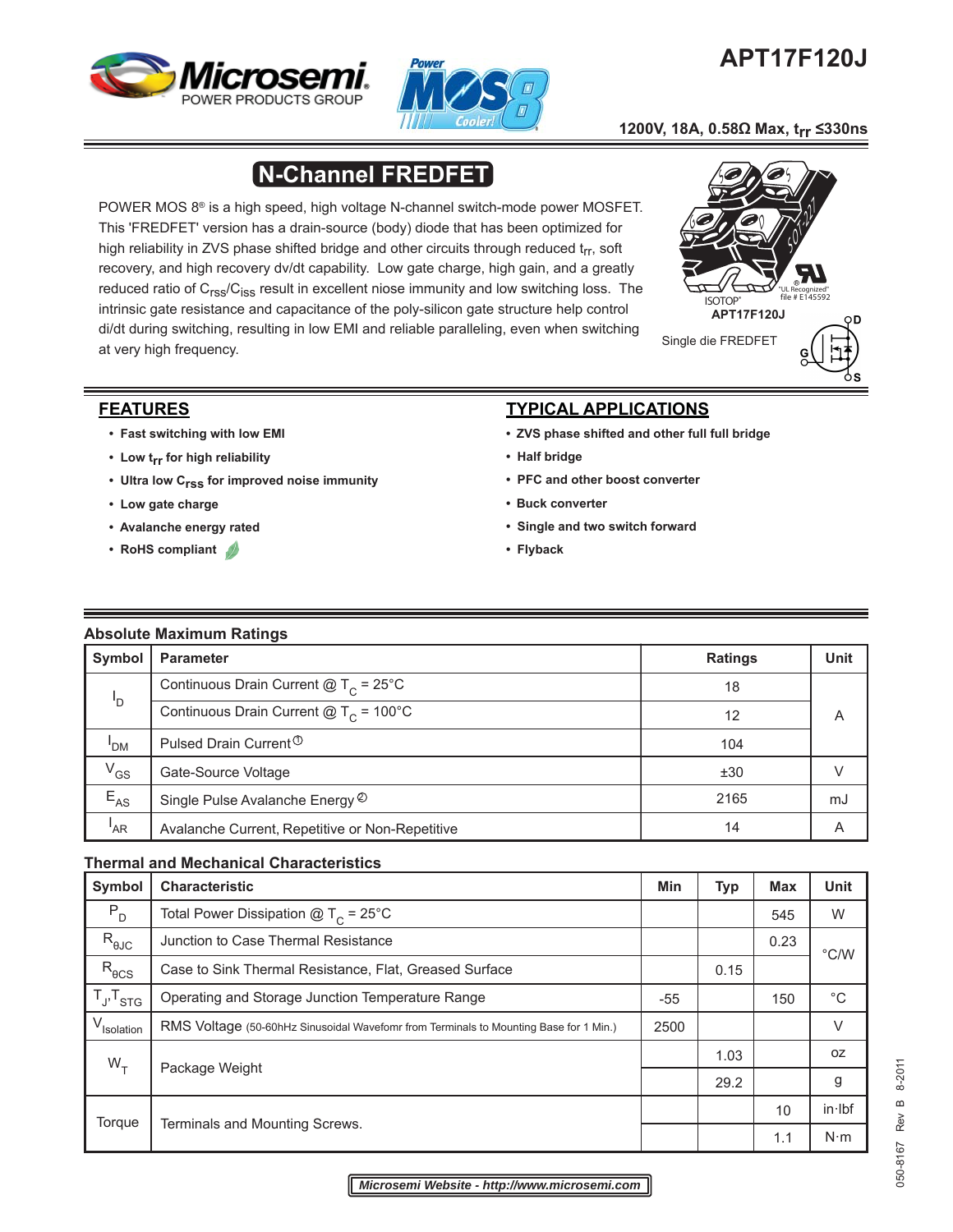#### Static Characteristics **T**<sub>J</sub> = 25°C unless otherwise specified

**APT17F120J**

| Symbol                                                | <b>Parameter</b>                          | <b>Test Conditions</b>               |                      | Min  | Typ   | <b>Max</b> | Unit                |
|-------------------------------------------------------|-------------------------------------------|--------------------------------------|----------------------|------|-------|------------|---------------------|
| $V_{BR(DSS)}$                                         | Drain-Source Breakdown Voltage            | $V_{GS} = 0V$ , $I_D = 250 \mu A$    |                      | 1200 |       |            | V                   |
| $\Delta V_{BR(DSS)}/\Delta T_J$                       | Breakdown Voltage Temperature Coefficient | Reference to 25°C, $I_D = 250 \mu A$ |                      |      | 1.41  |            | $V$ /°C             |
| $R_{DS(on)}$                                          | Drain-Source On Resistance <sup>3</sup>   | $V_{GS}$ = 10V, $I_D$ = 14A          |                      |      | 0.55  | 0.58       | Ω                   |
| $V_{GS(th)}$                                          | Gate-Source Threshold Voltage             | $V_{GS} = V_{DS}$ , $I_D = 2.5mA$    |                      | 2.5  | 4     | 5          | $\vee$              |
| $\Delta V$ <sub>GS(th)</sub> $/\Delta T$ <sub>J</sub> | Threshold Voltage Temperature Coefficient |                                      |                      |      | $-10$ |            | $mV$ <sup>o</sup> C |
|                                                       | Zero Gate Voltage Drain Current           | $V_{DS}$ = 1200V                     | $T = 25^{\circ}$ C   |      |       | 250        | μA                  |
| <sup>'</sup> DSS                                      |                                           | $V_{GS} = 0V$                        | $T_1 = 125^{\circ}C$ |      |       | 1000       |                     |
| 'GSS                                                  | Gate-Source Leakage Current               | $V_{GS}$ = ±30V                      |                      |      |       | ±100       | nA                  |

#### **Dynamic Characteristics** T<sub>J</sub> = 25°C unless otherwise specified

| <b>Symbol</b>                            | <b>Parameter</b>                             | <b>Test Conditions</b>                               | Min | <b>Typ</b> | <b>Max</b> | <b>Unit</b> |  |
|------------------------------------------|----------------------------------------------|------------------------------------------------------|-----|------------|------------|-------------|--|
| $g_{\rm fs}$                             | Forward Transconductance                     | $V_{DS}$ = 50V, $I_D$ = 14A                          |     | 31         |            | S           |  |
| $C_{\text{iss}}$                         | Input Capacitance                            |                                                      |     | 9670       |            |             |  |
| $C_{\text{rss}}$                         | Reverse Transfer Capacitance                 | $V_{GS}$ = 0V, $V_{DS}$ = 25V<br>$f = 1$ MHz         |     | 115        |            |             |  |
| $C_{\overline{\text{oss}}}$              | Output Capacitance                           |                                                      |     | 715        |            |             |  |
| $C_{o(cr)}^{\bullet}$                    | Effective Output Capacitance, Charge Related |                                                      |     | 275        |            | pF          |  |
| $\mathsf{C}_{\mathsf{o}(\mathsf{er})}$ ⑤ | Effective Output Capacitance, Energy Related | $V_{GS}$ = 0V, $V_{DS}$ = 0V to 800V                 |     | 140        |            |             |  |
| $\mathsf{Q}_{\mathsf{g}}$                | <b>Total Gate Charge</b>                     |                                                      |     | 300        |            |             |  |
| $Q_{gs}$                                 | Gate-Source Charge                           | $V_{GS}$ = 0 to 10V, $I_D$ = 14A,<br>$V_{DS}$ = 600V |     | 50         |            | nC          |  |
| $\bar{\mathsf{Q}}_\mathsf{gd}$           | Gate-Drain Charge                            |                                                      |     | 140        |            |             |  |
| $I_{d(0n)}$                              | Turn-On Delay Time                           | <b>Resistive Switching</b>                           |     | 50         |            |             |  |
|                                          | <b>Current Rise Time</b>                     | $V_{DD}$ = 800V, $I_D$ = 14A                         |     | 31         |            | ns          |  |
| l<br>d(off)                              | Turn-Off Delay Time                          | $R_G = 2.20\textcircled{\ }$ , $V_{GG} = 15V$        |     | 170        |            |             |  |
|                                          | <b>Current Fall Time</b>                     |                                                      |     | 48         |            |             |  |

### **Source-Drain Diode Characteristics**

| Symbol                  | <b>Parameter</b>                                            | <b>Test Conditions</b>                                                              | <b>Min</b>           | <b>Typ</b> | <b>Max</b> | <b>Unit</b> |         |
|-------------------------|-------------------------------------------------------------|-------------------------------------------------------------------------------------|----------------------|------------|------------|-------------|---------|
| $\mathsf{I}_\mathsf{S}$ | <b>Continuous Source Current</b><br>(Body Diode)            | MOSFET symbol<br>showing the                                                        | OD.                  |            |            | 18          | A       |
| 'sm                     | <b>Pulsed Source Current</b><br>(Body Diode) $\circledcirc$ | integral reverse p-n<br>junction diode<br>(body diode)                              | ÒS                   |            |            | 104         |         |
| $V_{SD}$                | Diode Forward Voltage                                       | $I_{SD}$ = 14A, T <sub>J</sub> = 25°C, V <sub>GS</sub> = 0V                         |                      |            |            | 1.2         | V       |
| $t_{rr}$                | Reverse Recovery Time                                       |                                                                                     | $T_{\rm d}$ = 25°C   |            |            | 330         | ns      |
|                         |                                                             |                                                                                     | $T_1 = 125^{\circ}C$ |            |            | 660         |         |
| $Q_{rr}$                | Reverse Recovery Charge                                     | $I_{SD} = 14A$ <sup>3</sup>                                                         | $T_1 = 25^{\circ}$ C |            | 1.72       |             | $\mu$ C |
|                         |                                                             | $di_{SD}/dt = 100A/\mu s$                                                           | $T_1 = 125^{\circ}C$ |            | 4.67       |             |         |
| 'rrm                    | Reverse Recovery Current                                    |                                                                                     | $T_1 = 25^{\circ}C$  |            | 11         |             |         |
|                         |                                                             | $T_1 = 125^{\circ}C$                                                                |                      |            | 16         |             | A       |
| dv/dt                   | Peak Recovery dv/dt                                         | $I_{SD}$ ≤ 14A, di/dt ≤1000A/µs, V <sub>DD</sub> = 100V,<br>$T_{\parallel}$ = 125°C |                      |            |            | 25          | V/ns    |

1 Repetitive Rating: Pulse width and case temperature limited by maximum junction temperature.

(2) Starting at T<sub>J</sub> = 25°C, L = 22.1mH, R<sub>G</sub> = 25Ω, I<sub>AS</sub> = 14A.

3 Pulse test: Pulse Width < 380μs, duty cycle < 2%.

 $40 \text{ C}_{\text{o (cr)}}$  is defined as a fixed capacitance with the same stored charge as C<sub>OSS</sub> with V<sub>DS</sub> = 67% of V<sub>(BR)DSS</sub>.

 $5)$   $\rm C_{_{o(er)}}$  is defined as a fixed capacitance with the same stored energy as  $\rm C_{_{OSS}}$  with V<sub>DS</sub> = 67% of V<sub>(BR)DSS</sub>. To calculate C<sub>o(er)</sub> for any value of  $V_{DS}$  less than  $V_{(BR)DSS}$  use this equation:  $C_{o(er)}$  = -8.27E-7/V<sub>DS</sub><sup>4</sup>2 + 1.01E-7/V<sub>DS</sub> + 1.43E-10.

6 R<sub>G</sub> is external gate resistance, not including internal gate resistance or gate driver impedance. (MIC4452)

Microsemi reserves the right to change, without notice, the specifications and information contained herein.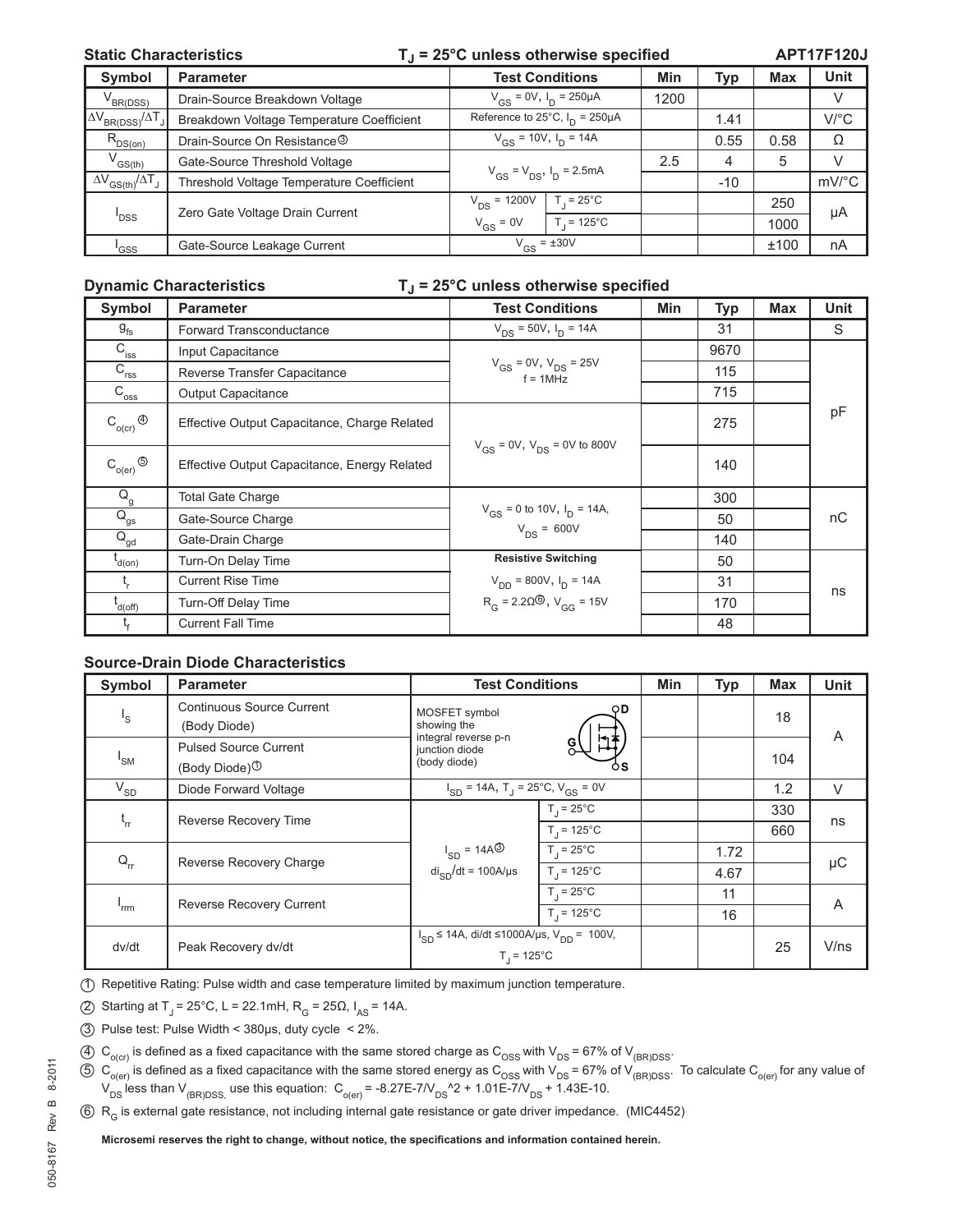